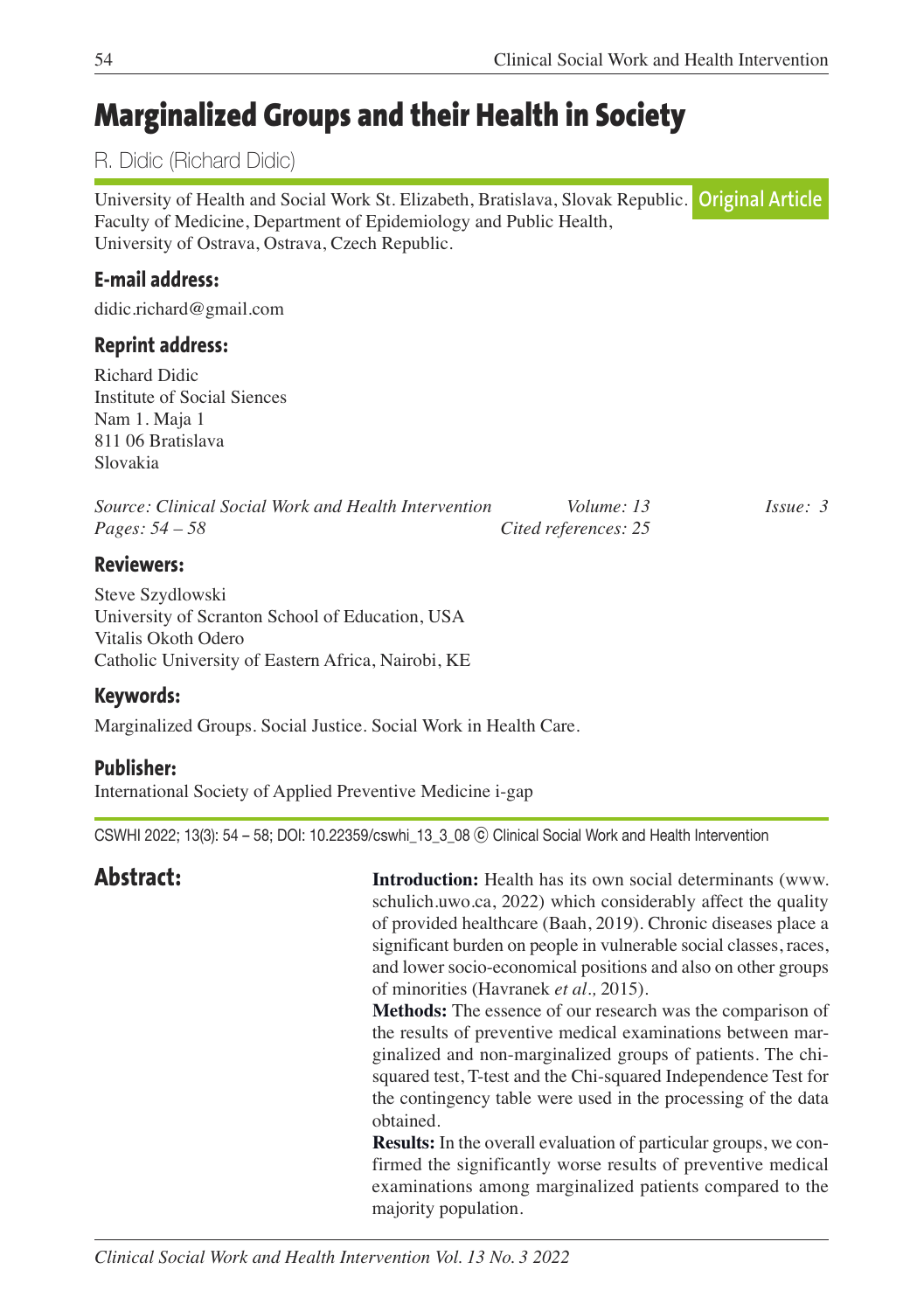**Conclusion:** The results of our research clearly confirmed a significantly higher incidence of cardiovascular risk factors among patients living in a marginalized group. Simultaneously, the results predict a higher prevalence of colon cancer in this group. Social justice is a challenge for public health and social work.

# **Introduction**

Marginalized groups have been characterized as the outermost groups in society (Alexander *et al.,* 2003). Health has its own social determinants (www.schulich.uwo.ca, 2022), which considerably affect the quality of provided healthcare (Baah, 2019). Chronic diseases place a significant burden on people in vulnerable social classes, races, and lower socio-economical positions and also on other groups of minorities (Havranek *et al.,* 2015). People are born, live, work and deal with illnesses under certain conditions. These conditions define the social determinants of health (WHO, 2010). Social determinants such as deprivation, inequitable availability, illiterateness, stigma, and racism significantly influence health equity (CDC, 2019). Systematic differences among people lead to health inequities (Braveman, 2006). Social justice is the most crucial part of social work (Payne, 2005). In nursing research, marginalization was first suggested as a theory by Hall *et al.* (1994). 7 essential factors were defined in this theory, namely *"intermediacy, differentiation, power, secrecy, reflectiveness, voice, and liminality"* (Hall *et al.,* 1994). Intermediacy relates to human borders and works as walls and links.

Differentiation or diversity means "*physical and social distance from the center".* Power is associated with the influence of those in the center (Hall et al., 1994 In Havrilla, 2017). Secrecy is another property of marginalized because the information is encompassed to create interpersonal bonds, hold trust, and bypass disloyalty. Reflectiveness is also the critical element of marginalized because marginalized persons have experiences that contrast them with better centrally encountered society members. If we talk about the voice as a condition of marginalized, we want to reflect on ways of communicating that distinguish marginalized groups from those at the center. Marginalized persons have altered perceptions of the time and self-image because of the consequences of the marginalizing experiences;

it is the reason why liminality was classified as one of the 7 mentioned factors (Hall *et al*., 1994 In Havrilla, 2017) Many ethnical minorities have walls to valuable access to healthcare. The multicultural society is one of the examples where marginalized groups feel boundaries and injustice in the way to gain appropriate healthcare. "For example, In the UK, the expansion of myriad ethnic residents and linguistic groups, each with its cultural characteristics and health shapes, shows a problematic challenge to healthcare providers and policymakers to achieve fair access (Szczepura, 2005)."

Chauhan *et al.* (2020) analyzed 45 studies from 5 databases, namely MEDLINE, PUBMED, PsycINFO, EMBASE and CINAHL. The conclusion of this meta-analysis pointed to a "higher rate of hospital-acquired infections, complications, adverse drug events and dosing errors compared to the broader population (Chauhan et al. 2020)"; language proficiency was also the essential key factor (Chauhan *et al*. 2020)."017).

International Labor Office (2011) focused on the social determinants of health equity such as income, employment, social and health protection, the level of education, gender, age, and ethnicity in the West, Central and East Europe. Moreover, the authors highlighted that Roma women are the most vulnerable because of the lack of social protection. The frequently mentioned problem among the Roma population was drug addiction and high-risk sexual behavior. Also, according to the authors, unemployment was the most severe matter impacting the Roma population, namely in countries such as the Czech Republic, Greece, Portugal, Spain, and Slovakia, unemployment among the Roma population varied from 60 to 80%, and reached 100% in certain isolated areas (International Labor Organization, 2011).

The Roma population are notable ethnicity in the EU territory, with roughly 6 million (Dicka, 2021). The number of the Roma ethnicity in-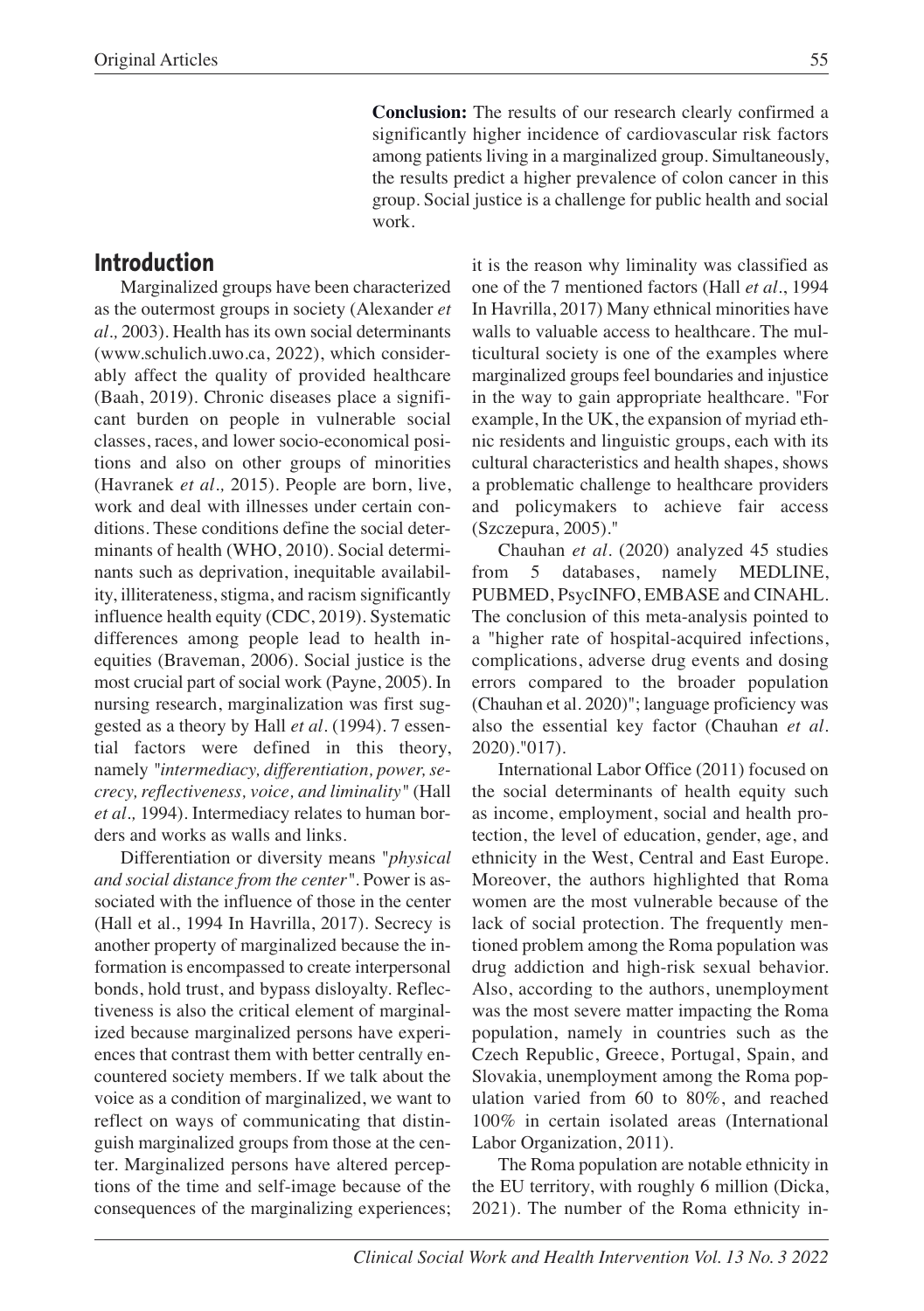creased tenfold during the last 120 years in the Slovakia territory (Dicka, 2021). It was approximately 20,000 Roma communities in 1770, and the estimated forecast is 508,000 Roma citizens in 2020 in the Slovak Republic (Dicka, 2021). According to data in the Atlas of Roma Communities (2019), just 81.7% of the Roma population in the Slovak republic are non-integrated, and slightly more than half of them live on the edge and outside of settlements, namely 36.3% and 14%, respectively (Dicka, 2021).

WHO highlighted that the poor living conditions of Roma citizens in the EU have fatal consequences on their health (2022). The European Economic and Social Committee noticed the effects of the dire conditions in which Roma citizens live; the Committee showed that Roma´s life expectancy is tenfold lower compared to non-Roma citizens (/www.eesc.europa.eu, 2014). Moreover, a higher incidence of long term illnesses is observable among Roma (European Commission, 2014).

Prejudice is often experienced by Roma patients, and this is the reason why their distrust of healthcare services is so high (de Graaf P, 2016). The level of education has huge impact on the level of their health status (de Graaf P, 2016).

The major policy impact should be focused on the integration and economic inclusion of the Roma population in Europe (Fesus, 2012). These initiatives have to lead to better quality healthcare for Roma citizens and their social equity (Fesus, 2012). Barriers for the Roma in many countries to healthcare insurance have to be exceeded to gain better social benefits for this minority (Kuhlbrandt, 2014). The literature also described difficulties in finding a GP for the registration by Roma people (Delescluse, 2020).

# **Methods**

Comparison of the results of preventive medical examinations between marginalized and nonmarginalized groups of patients was the essence of our research. The Chi-squared test, T-test and the Chi-squared Independence Test for the contingency table were used in processing of data obtained.

# **Results**

In the overall evaluation of particular groups, we confirmed the significant prevalence of dyslipidemia, hyperuricemia, hepatopathy of higher SCORE rate, and higher incidence of a positive iFOB test result ( $p \le 0.005$ ) in the marginalized population group. In the case of pre-diabetes (p= 0.455) and diabetes ( $p= 0.391$ ) prevalence, we did not find a significant difference among the compared groups. While analyzing the male part of compared groups, we did not observe a considerable difference in the incidence of dyslipidemia ( $p = 0.056$ ), hyperuricemia ( $p = 0.705$ ) and arrhythmia ( $p = 0.113$ ), whereas, in other monitored parameters the distinction was a detriment to the marginalized group  $(p< 0.05)$ .

When we compared the female results in both of the monitored groups, we found a higher prevalence of pathological effects in the marginalized group  $(p \le 0.05)$  except for the occurrence of glucose metabolism disorder where no significant difference was found  $(p = 0.243)$ . While we compared the incidence of pathological outcomes in the monitored groups based on the age parameter, we did not observe any significant difference in the age population under 40 years in both of the monitored groups  $(p> 0.05)$ , with the exception of the positive iFOB test with a higher prevalence of positive results in the marginalized group ( $p=0.029$ ). In the 40 to 50 age group, we confirmed a higher incidence of pre-diabetes in the marginalized group (p=0.034). In addition, the same result was reached in the over 50 age group (p=0.021). Overall, a higher cardiovascular risk was affirmed among patients who were included in the marginalized group compared to patients who did not belong to the marginalized group ( $p < 0.0001$ ).

### **Discussion**

A higher prediction of a 10-year risk of fatal CVD (higher SCORE) was confirmed among patients from the marginalized group. Similar results are described in scientific literature. Schultz *et al.* (2018) mention that socio-economic level has a measurable and vital impact on cardiovascular health. The authors also defined socio-economic aspects that can lead to a higher prevalence of cardiovascular disease: earnings level, academic achievement, environmental factors, and employment status (Schultz, 2018). Dyslipidemia was more prevalent among marginalized groups of patients. Bartos & Badila (2011) measured cardiovascular risk factors among the Gypsy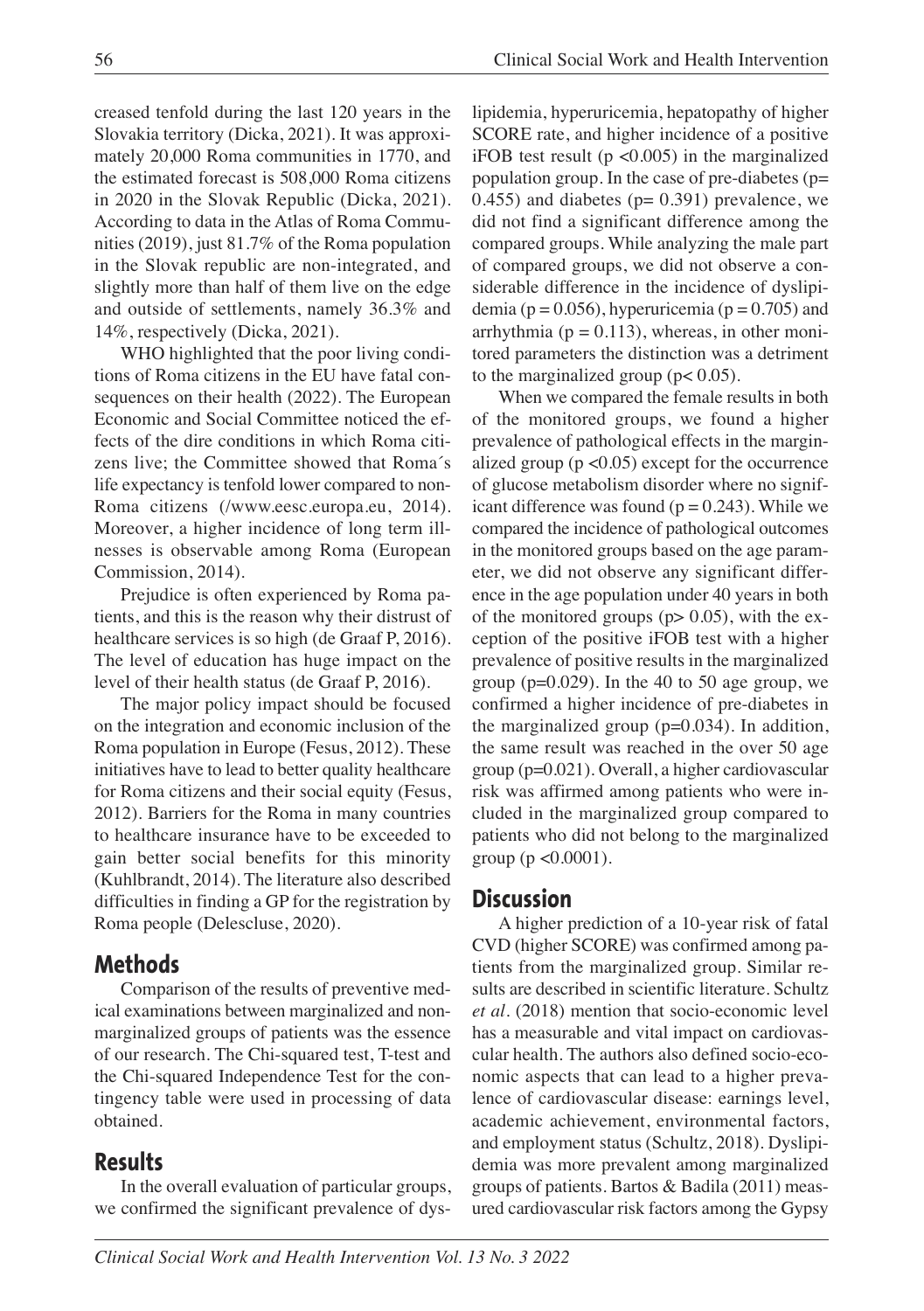population from Romania, and the authors surveyed 511 Gypsies. The research showed that studied patients had several cardiovascular risk factors, namely obesity (50.8%), diabetes mellitus (10.3%) and smoking (25,8%). Elevated activity of the hepatic enzymes was noticeably more prevalent among the marginalized group of patients by several causalities such as viral hepatitis infections (Macejova *et al.,* 2020) or alcohol consumption (Babinská *et al.,* 2014). Prevalence of positive stool test for occult bleeding was higher among the marginalized group of patients than in the majority population. The results may be due to a decreased diet quality because of socioeconomic status.

# **Conclusion**

The results of our research confirmed a significantly higher incidence of cardiovascular risk factors among patients living in a marginalized group. Simultaneously, the results predict a higher prevalence of colon cancer in this group. Social justice is a challenge for public health and social work.

# **References**

- 1. ALEXANDER G L, EDWARD L K, LOUISE C M, TIMOTHY B P (2003) Marginalized and health geomatics. *Journal of Biomedical Informatics* [online]. 2003, 36(4- 5), 400-407 [cit. 2022-03-22]. ISSN 15320464. Available: doi:10.1016/j.jbi.2003. 09.021.
- 2. BAAH FO, TEITELMAN AM, RIEGEL B (2019) Marginalization: Conceptualizing patient vulnerabilities in the framework of social determinants of health - An integrative review. *Nurs Inq*. 2019 Jan;26(1):e12268. doi: 10.1111/nin.12268. Epub 2018 Nov 29. PMID: 30488635; PMCID: PMC6342665.
- 3. BABINSKA I, GECKOVA AM, JAR-CUSKA P, PELLA D, MAREKOVA M, STEFKOVA G, VESELSKA ZD (2014) HepaMeta Team. Does the population living in Roma settlements differ in physical activity, smoking and alcohol consumption from the majority population in Slovakia? Cent Eur J Public Health. 2014 Mar;22 Suppl:S22-7. doi: 10.21101/cejph.a3897. PMID: 24847610.
- 4. BARTOS D, BADILA E (2011) Prevalence

of arterial hypertension and other cardiovascular risk factors in an adult Gypsy population from Romania. *Romanian Journal of Cardiology.* 2011;21doi:10.1161/CIRCULA-TIONAHA.117.029652

- 5. BRAVEMAN P (2006) Health disparities and health equity: Concepts and measurement. *Annual Review of Public Health*. 2006;27: 167–194.
- 6. DE GRAAF P, ROTAR PAVLIC D, ZELKO E, VINTGES M, WILLEMS S, HANSSENS L. Primary Care for the Roma in Europe: Position paper of the European forum for primary care. *Zdr Varst*. 2016 May 10;55(3):218-224. doi: 10.1515/sjph-2016- 0030. PMID: 27703542; PMCID: PMC 5031074.
- 7. DELESCLUSE J *et al.* (2020) Within, with and for Roma community, 2020. https://medecinsdumonde.be/. https://medecinsdumonde.be/system/files/pu blications/downloads/PRO%20HEALTH%2 0for%20Roma%20-%20Within%20With% 20and%20For%20Roma%20-%20publication%20March%202021%20-%20web\_1. pdfhealth#downloads (accessed May 19, 2022).
- 8. EUROPEAN ECONOMIC AND SOCIAL COMMITTEE, NAYDENOVA V (2014) Open Society Institute Roma Health Mediators: Advancing the Health and Rights of Roma Communities, 2014. www.eesc.europa.eu. https://www.eesc.europa.eu/en/ news-media/presentations/roma-

health#downloads (accessed May 19, 2022).

- 9. EUROPEAN COMMISSION (2014) Roma health report: health status of the Roma population: data collection in the Member States of the European Union, 2014. Available March 30, 2016 from. http:// ec.europa. eu/health/social determinants/docs/2014\_ roma\_ health\_report\_en.pdf.
- 10. FESUS G, PIROSKA O, MARTIN M, ROZA ADANY ( 2012) Policies to improve the health and well-being of Roma people: The European experience. *Health Policy* [online]. 2012, 105(1), 25-32 [cit. 2022-05-19]. ISSN 01688510. Available: doi:10.1016/ j.healthpol.2011.12.003.
- 11. KUHLBRANDT C, K. FOOTMAN B R, MCKEE M (2014) An examination of Roma